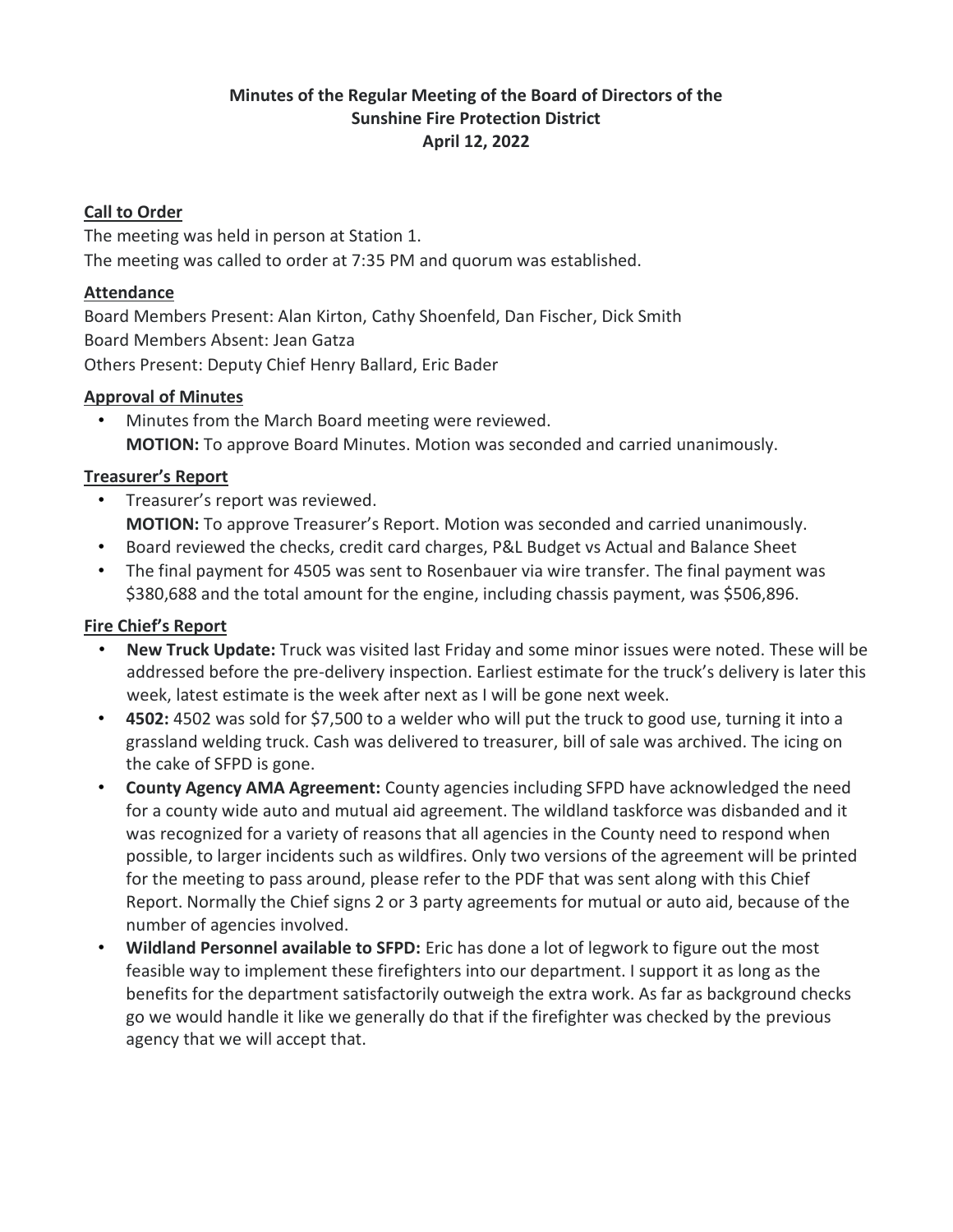#### **Other Business**

• In the March board meeting there was a discussion about adding four Wildfire Specialists. The four firefighters are ex-JeffCo firefighters who need a sponsoring fire district in order to go out on dispatch. Eric Bader had done considerable research into how that might be accomplished and he attended the board meeting to answer any questions. After considerable discussion the decision was made to sponsor the four fighters.

**MOTION:** To approve adding, at the Fire Chief's discretion, the four JeffCo firefighters as auxiliary employees and signees to Sunshine FPD's Part-Time Contract Employee Agreement in order to facilitate those firefighters being available for All-Hazards Deployment. This is approved on a trial basis for 2022 in order to evaluate the workload vs. benefits to the district.

- In light of the added work load for the Treasurer, Dan Fischer will research whether there are payroll services available that would reduce the workload.
- Sunshine FPD has gotten copies of the court orders for the exclusion of 6311 Sunshine Canyon and 390 Gold Run from Four Mile FPD. Alan Kirton will now file SFPD's court orders to include these properties into SFPD.
- Sunshine Communications is transitioning away from Mailchimp to a distribution list that is maintained in our Google account. We need to be able to reliably send emails from the board to the district. The proposal is that we use the chairman@sunshine-fpd.org for sending these emails. It would also be good to have a separate account to send out general district communications such as CWPP related notices or community events such as chipping notices or the CommunityFEST. For that we could set up an email account named SFPDComm@sunshinefpd.org for sending emails.
- SFPD has been contacted by Four Mile FPD regarding a joint Community Wildfire Protection Plan between Four Mile FPD, Sugarloaf FPD, Gold Hill SFPD and Sunshine FPD. Chief Schmitt, Abby Silver and Alan Kirton had a Zoom call with Paul Dennison to discuss. Paul is the Fire Crew Supervisor and Wildland Coordinator for FMFPD. There are some paid resources that are available to help with the document and map creation. There are two factors regarding the timing of this. It is expected that within a year there will be a requirement to have a CWPP document that is less than 10 years old in order to get certain mitigation grants. SFPD's CWPP document is 9 years old and the other districts are already over 10 years old. The other factor is that we are finding that wildfire mitigation grants are requiring larger size projects (i.e. 100s not 10s of acres). Having a CWPP document that covers four districts would help in prioritizing and funding projects that were of that size. From a budget and planning standpoint Four Mile FPD was estimating \$5000 per district. The consensus of the board was that they were in agreement with proceeding with the joint CWPP document.

**MOTION:** To approve Sunshine FPD entering into an agreement with Four Mile FPD, Sugarloaf FPD and Gold Hill FPD to produce a joint Community Wildfire Protection Plan document that covers all four districts. The board also approves expenditures of up to \$5000 for the creation of the document.

- In the March board meeting a question was raised whether SFPD would be an eligible organization for donations from Amazon Smile. In looking at the eligibility on the Amazon site the first requirement that is listed is that an organization be a 501(c)3 non-profit. SFPD does not meet the requirement of being a 501(c)3.
- In the March meeting and the Spring Newsletter there was discussion about a community event to be held on May 7. The event would give the community a chance to look at the new fire engine and the plan was to also include wildfire awareness training and possibly hands on fire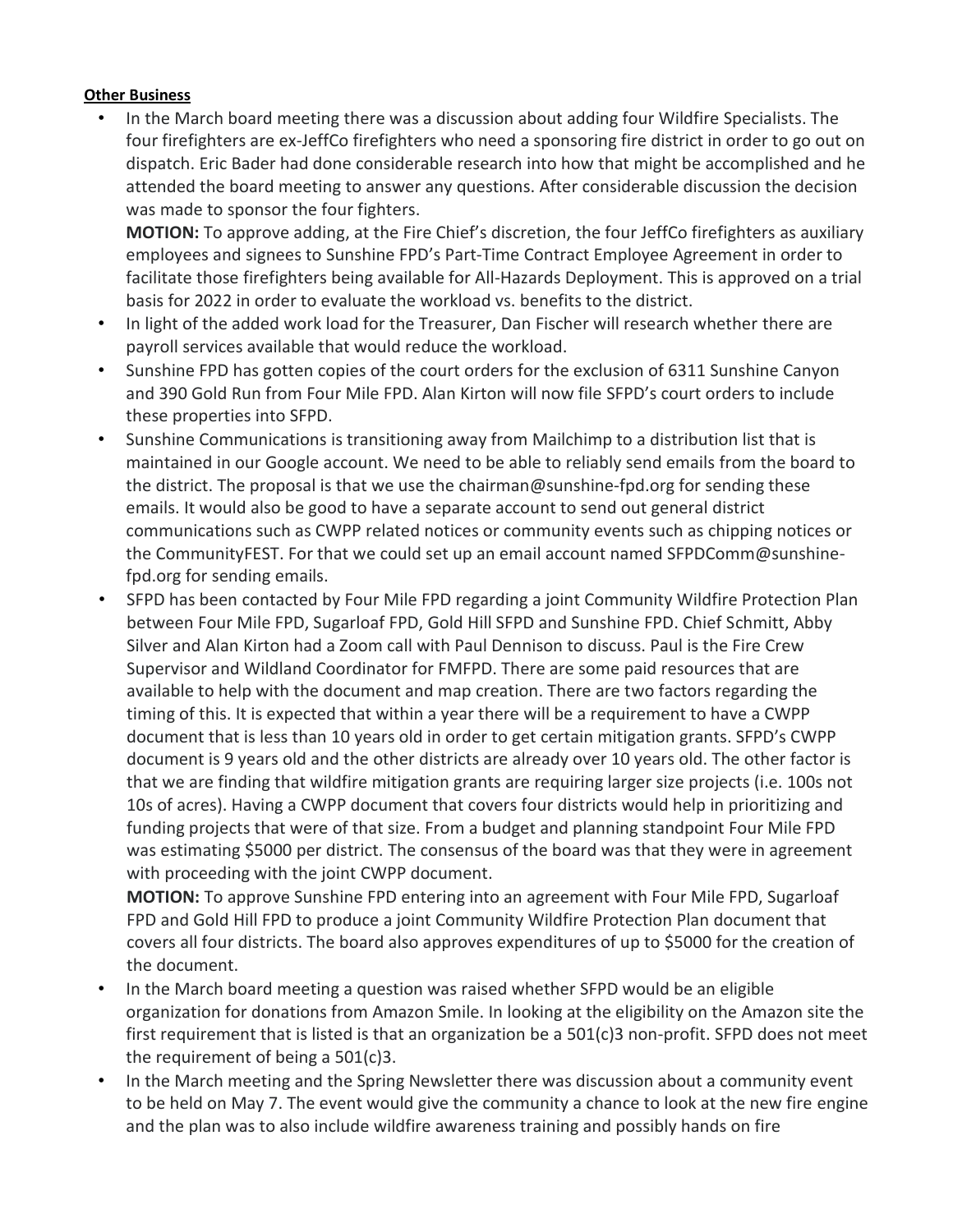extinguisher training. It appears that we'll be getting the new engine either near the end of the week of April 18<sup>th</sup> or the beginning of the week of May 2<sup>nd</sup>. The board discussed still holding the meeting on May 7<sup>th</sup> but also realized that it did not give much time for preparation or community notification. The plan will be to communicate with the Chief and Abby Silver, who would be managing the CWPP piece of the meeting, to get their thoughts. May  $7<sup>th</sup>$  was chosen because it is Wildfire Preparedness Day but there is nothing that ties us to that date if we would be better served to hold it later in the month. The advantage of waiting is that the new Board Officers will be in place.

Adjourned at 9:25 PM

Notes Taken by Alan Kirton

**Board Meeting March 1st, 2022, 7:30 PM**  Meeting in person at Station 1

#### **Agenda**

**Review/Approve Minutes** 

**Review/Approve Treasurer's Report**

#### **Review Chief's Report**

#### **Other Business**

- 1. In the last meeting there was a discussion about adding four Wildfire Specialists. The four firefighters are ex-JeffCo (retired) firefighters who need a sponsoring fire district in order to go out on dispatch. We should try to make a decision in this meeting as to whether we want to do add these firefighters. As we have recently seen, fire season has started and if SFPD is not going to sponsor them then they need to start looking elsewhere for a sponsoring district.
- 2. We had discussed having a community event on May  $7<sup>th</sup>$  that would combine the introduction of the new engine with wildfire awareness and education. We had also discussed having fire extinguisher hands on training in the event as well and mural painting. By all indications we will be getting the new engine within a week so do we want to go ahead with the event.
- 3. We have gotten copies of the court orders for the exclusion of 6311 Sunshine Canyon and 390 Gold Run from Four Mile FPD. Alan Kirton will now file the court orders to include these properties into SFPD.
- 4. A wire transfer for the final payment to Rosenbauer for the purchase of 4505 has been made. The final payment amount was \$380,688 and the total amount for the engine, including chassis payment was \$506,896.
- 5. Sunshine Communications is transitioning away from Mailchimp to a distribution list that is maintained in our Google account. We need to be able to reliably send emails from the board to the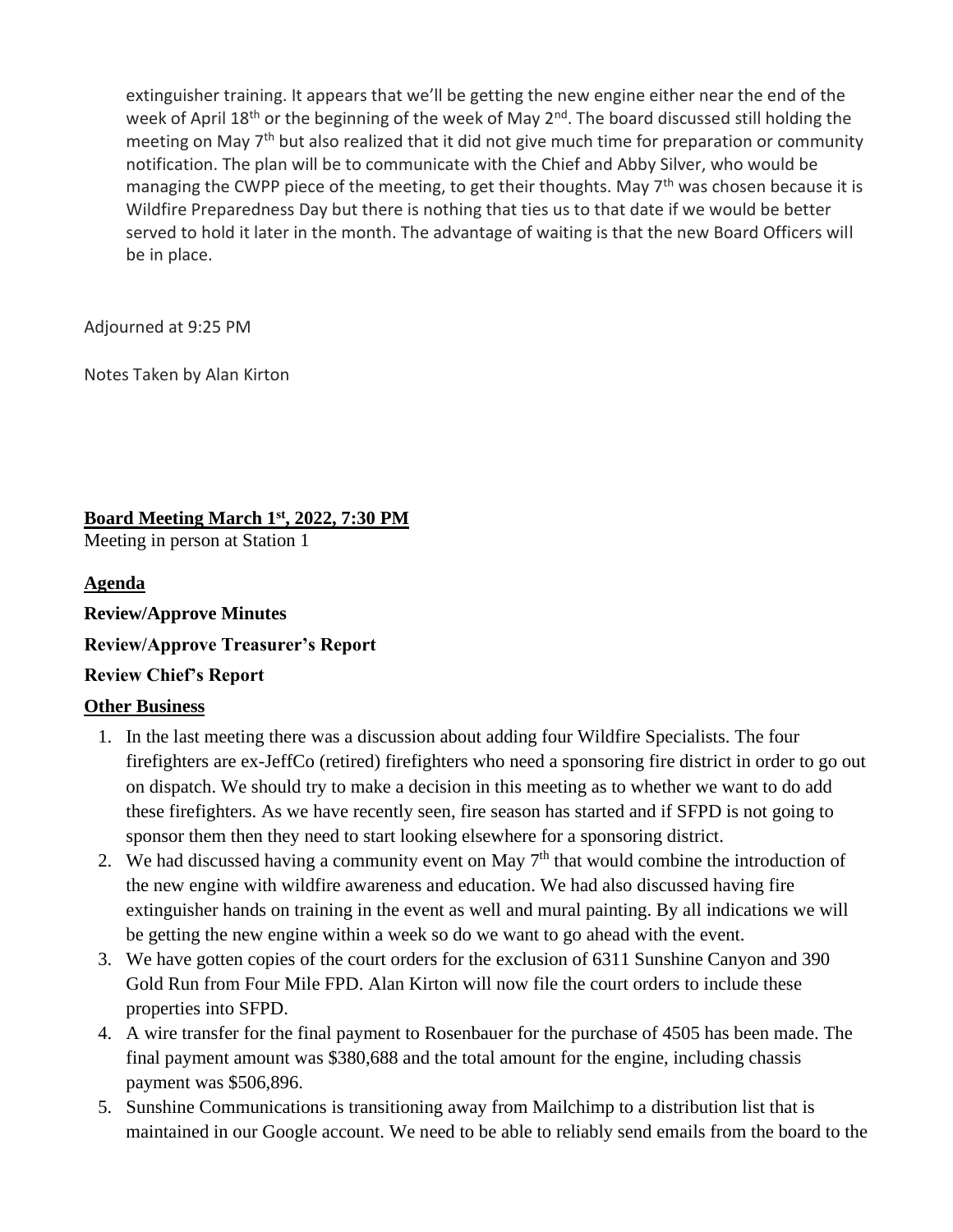district. The proposal is that we use the chairman@sunshine-fpd.org for sending these emails. It would also be good to have a separate account to send out general district communications such as CWPP related notices or community events such as chipping notices or the CommunityFEST. For that we could set up an email account named [SFPDComm@sunshine-fpd.org](mailto:SFPDComm@sunshine-fpd.org) for sending emails.

- 6. We were contacted by Four Mile FPD regarding a joint Community Wildfire Protection Plan between Four Mile FPD, Sugarloaf FPD, Gold Hill SFPD and Sunshine FPD. Chief Schmitt, Abby Silver and Alan Kirton had a Zoom call with Paul Dennison to discuss. Paul is the Fire Crew Supervisor and Wildland Coordinator for FMFPD. There are some paid resources that are available to help with the document and map creation. There are two factors regarding the timing of this. It is expected that within a year there will be a requirement to have a CWPP document that is less than 10 years old in order to get certain mitigation grants. SFPD's CWPP document is 9 years old and the other districts are already over 10 years old. The other factor is that we are finding that wildfire mitigation grants are requiring larger size projects (i.e. 100s not 10s of acres). Having a CWPP document that covers four districts would help in prioritizing and funding projects that were of that size. From a budget and planning standpoint Four Mile FPD was estimating \$5000 per district. Is the board willing to approve this expenditure?
- 7. Any other business?